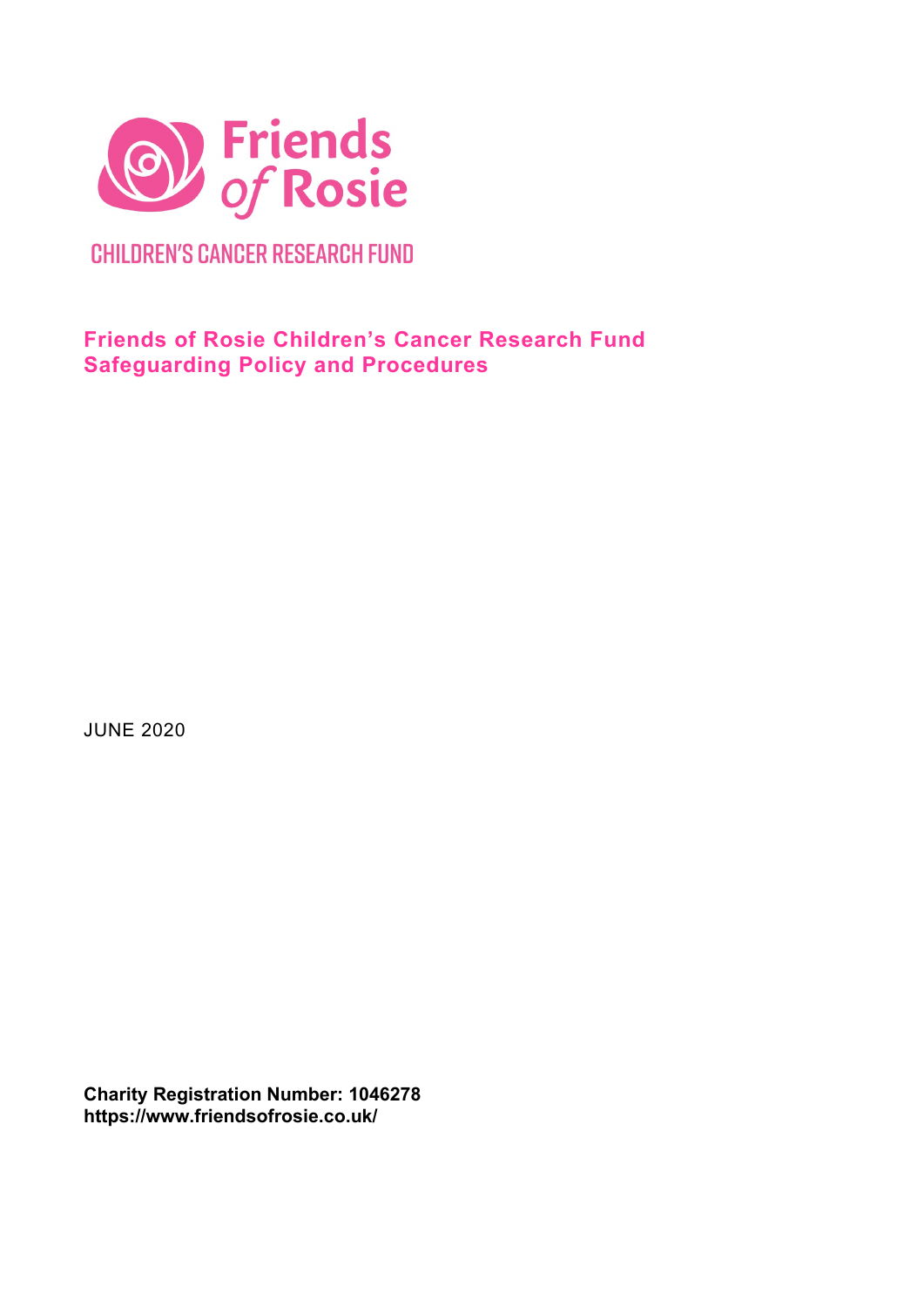| <b>Contents</b>                                         | Page |
|---------------------------------------------------------|------|
| Our safeguarding policy                                 | 3    |
| Our safeguarding procedures                             | 4    |
| Raising a safeguarding issue                            | 4    |
| Responding to a child, young person or vulnerable adult |      |
| Good working practice                                   |      |
| Our contact details                                     | 5    |

*This policy came into force in June 2020*

*The Trustees will review this policy and good practice annually – the next review will take place in June 2021*

*Signed:*

*Jill Hulme Lead Trustee for safeguarding*

*Date: 4th June 2020*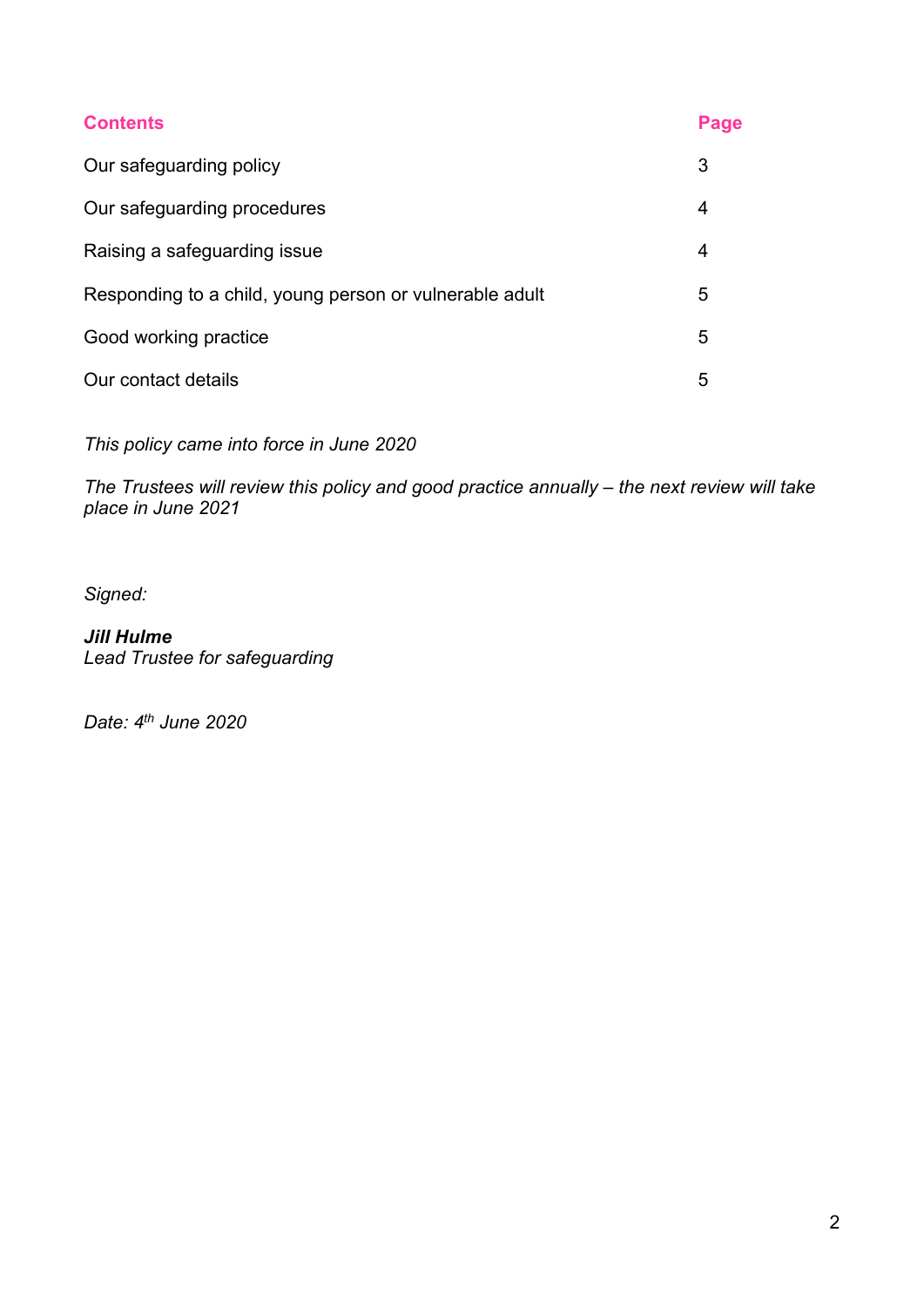## **Our safeguarding policy**

Friends of Rosie will take all reasonable care to ensure the safety of the children, young people and vulnerable adults with whom we come into contact.

This policy applies to anyone working on behalf of Friends of Rosie, including the Board of Trustees, service providers, fundraisers and volunteers. The charity does not employ any staff, using external service providers for services such as communications and website provision.

It should be read alongside our organisational policies and procedures, including:

- Code of Conduct for Trustees and Volunteers
- Guidance on photography and sharing images
- Health and safety policy
- Anti-bullying policy
- Managing complaints policy
- Whistleblowing policy
- Equality and diversity policy

We use the Disclosure & Barring Service to check the backgrounds of all our Trustees, freelance/self-employed Communications Manager, and where appropriate volunteers.

As we carry out our core fundraising activities, we will seek to keep children, young people and vulnerable adults safe by:

- Valuing, listening to and respecting them.
- Appointing a lead Trustee for safeguarding, who is responsible to the Board of Trustees for monitoring and ensuring that safeguarding procedures are implemented.
- Adopting child protection and safeguarding best practice through our policies, procedures and Code of Conduct.
- Selecting Trustees and volunteers safely and ensuring all necessary checks are made.
- Recording, storing and using information professional and securely, in line with data protection legislation and guidance.
- Making sure that children, young people, vulnerable adults or anyone else with a concern knows how to raise this and who to contact at Friends of Rosie.
- Using our safeguarding procedure to share concerns and relevant information with agencies that need to know.
- Using our procedures to manage any allegations against Trustees, volunteers or service providers appropriately.
- Ensuring we have effective complaints and whistleblowing measures in place.
- Ensuring that we provide a safe physical environment for our Trustees, service providers, volunteers and other people who come into contact with Friends of Rosie, by applying health and safety measures in accordance with the law and regulatory guidance.

The lead Trustee for child protection and safeguarding is: Name Jill Hulme Contact details [jlhpr@talktalk.net,](mailto:jlhpr@talktalk.net) 07913 278514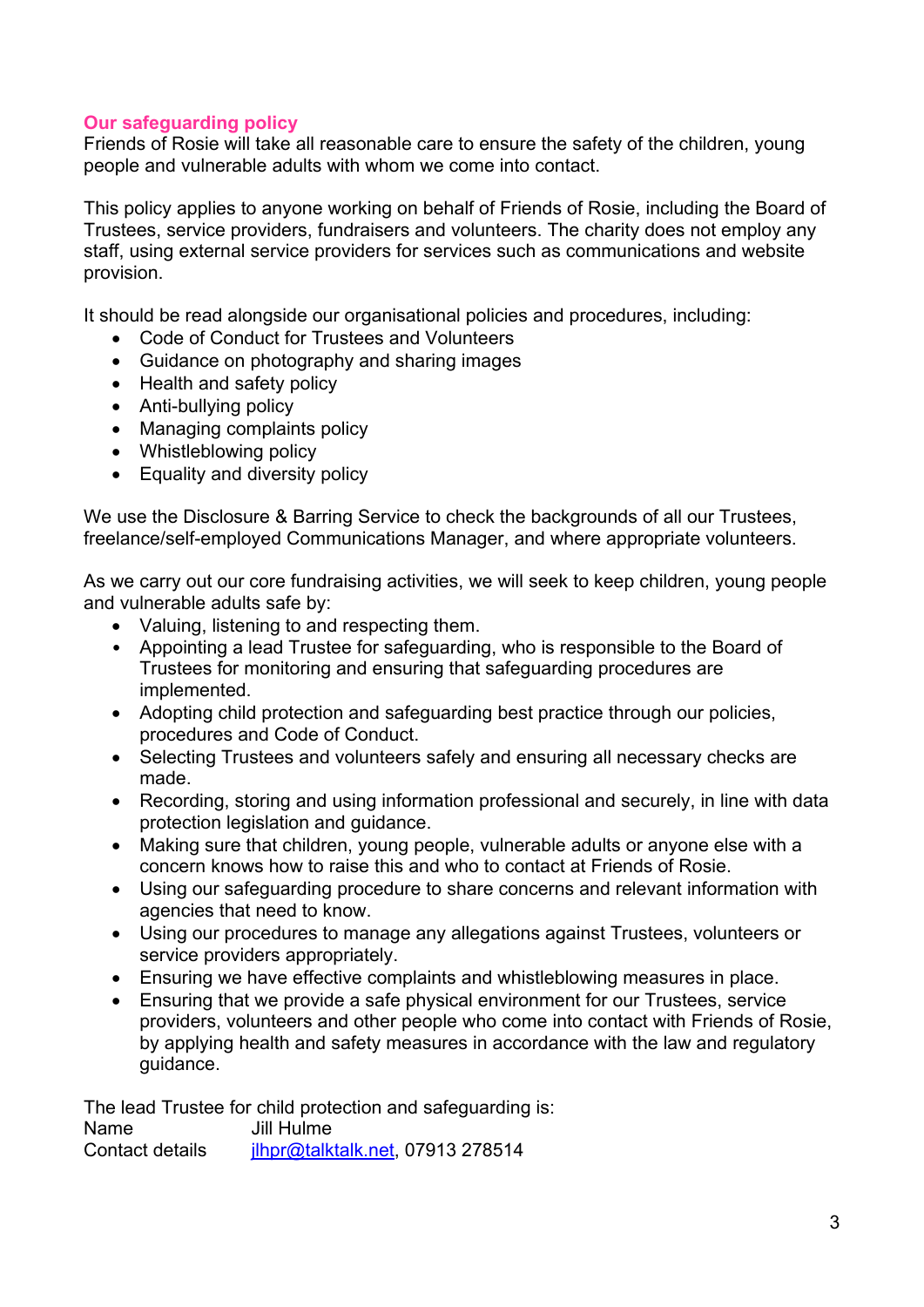## **Our safeguarding procedures**

## *Trustees*

As part of the process of appointing a new Trustee, a DBS check will be carried out on the individual.

Once a Trustee is appointed, they will have an induction process which includes receiving and becoming familiar with the Friends of Rosie safeguarding policy and all other related policies. If required, safeguarding training will be provided.

## *Service providers*

We will ensure all service providers are aware of and comply with the Friends of Rosie safeguarding policies, and that they have their own safeguarding policies and assessments in place.

## *Volunteers*

We will ensure all volunteers are aware of and comply with the Friends of Rosie safeguarding policies.

## *Fundraising events and activities*

Where an event/activity is organised by Friends of Rosie, we will carry out a risk assessment to ensure that all safeguarding, health and safety and other relevant risks have been identified and mitigated.

Where an event/activity is organised by volunteers, corporate supporters or other organisations, Friends of Rosie will ensure they have safeguarding policies and assessments in place.

## **Raising a safeguarding issue**

Please follow the steps below if you have any concerns about a potential safeguarding issue:

| <b>Situation</b>                                                                                    | <b>Referral action</b>                                                                                            | <b>Next steps</b>                                                                                                                                     |
|-----------------------------------------------------------------------------------------------------|-------------------------------------------------------------------------------------------------------------------|-------------------------------------------------------------------------------------------------------------------------------------------------------|
| Urgent concern about a<br>child, young person or<br>vulnerable adult - immediate<br>response needed | Contact:<br>The police 999/101<br><b>Social Services</b><br><b>Childline 0800 1111</b><br>Silverline 0800 4708090 | Inform the lead Trustee for<br>safeguarding (if that person is<br>the subject of concern inform<br>the Friends of Rosie Chairman<br>on 0161 834 7333) |
| Concern about a child,<br>young person or vulnerable<br>adult at risk of harm or in<br>need of help | Contact:<br>the lead Trustee for<br>safeguarding<br>Jill Hulme on 07913 278514                                    | The lead Trustee for<br>safeguarding will advise on<br>what action is being taken                                                                     |
| Concern about anyone or<br>anything that may put<br>yourself or anyone else at<br>risk of harm      | Contact:<br>the lead Trustee for<br>safeguarding<br>Jill Hulme on 07913 278514                                    | The lead Trustee for<br>safeguarding will advise on<br>what action is being taken                                                                     |